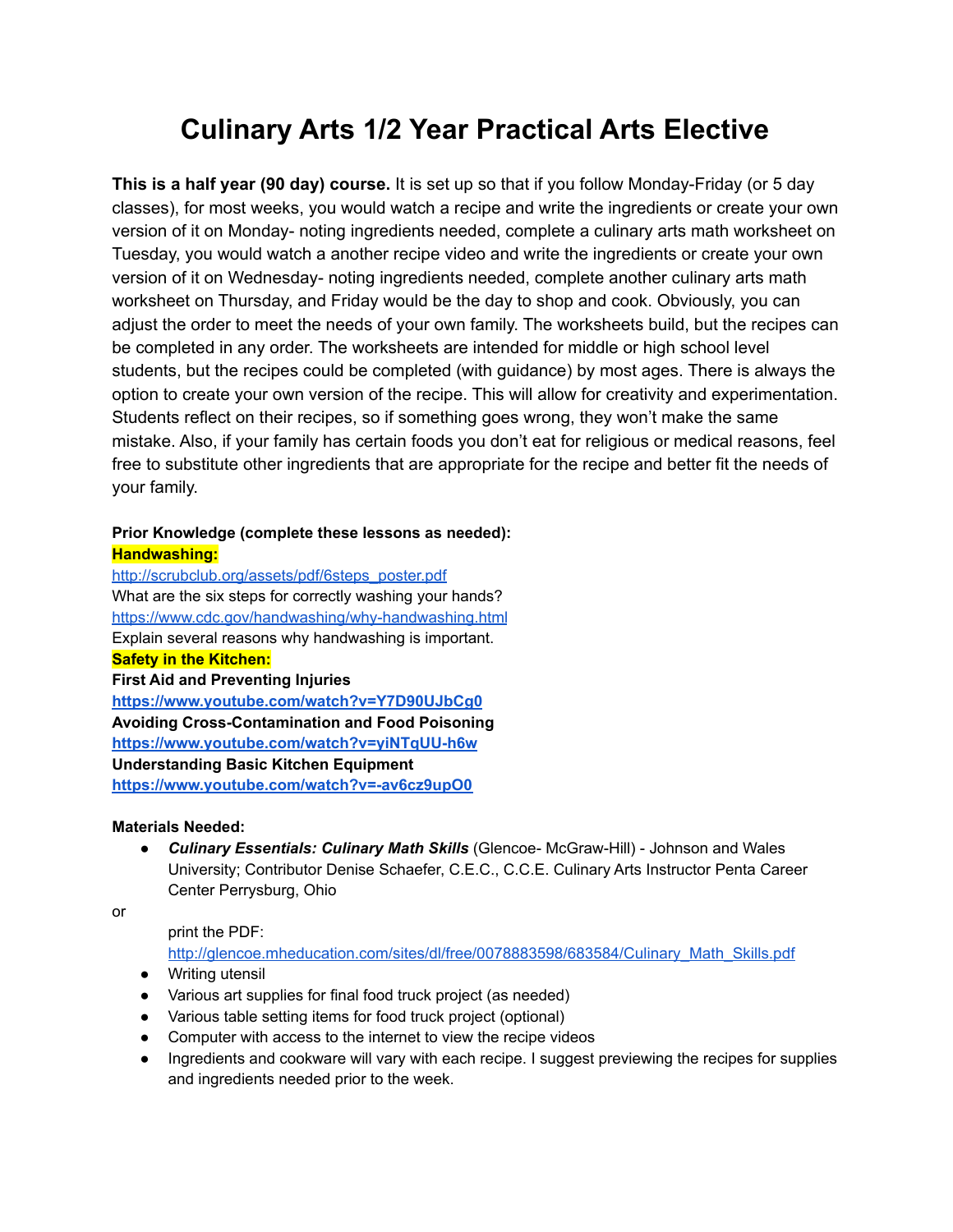# **Grading (if using as a high school elective):**

I suggest 5 points per video day and 5 points per worksheet day. If the student followed the directions, issue the full credit. For cooking days, if the shopping list went well and the student followed the recipe accurately, issue 10 points. Each week is worth 30 possible points. Do this for the first 12 weeks. That means the student could earn up to 360 possible points. The final 6 weeks will be the project. You could give "check-in" grades of 5 points each. I suggest doing that once a week to make sure the student is keeping up with planning and making progress. It also gives you a chance to answer questions and clear up any confusion the student may have. The final project counts for 150 possible points (see below).

Day 1:

Complete "Making Change" worksheet

Day 2:

- Watch "Three Ingredient Banana Treats" <https://www.foodnetwork.com/videos/three-ingredient-banana-treats-0220630>
- Choose one.
- Write the recipe. Be sure to list your ingredients to buy.

Day 3:

Complete "Reading Labels" worksheet

Day 4:

- Watch "Kids Can Make: Pancake Animals" <https://www.foodnetwork.com/videos/kids-can-make-pancake-animals-0262086>
- Create your own sketch of an animal pancake you want to make. Be creative. (Do not choose owl or lion.)
- Write a recipe including your list of ingredients to buy.

Day 5:

- Shop for ingredients. Use the lists you made on days 2 and 4.
- Write how much you think it will cost and how much you need (create a budget).
- Record the actual cost.
- Spend today making your "Three Ingredient Banana Treat" recipe and your "Animal Pancake" recipe. Enjoy!
- Write 2-3 sentences about how it turned out. What worked well? What would you do differently next time?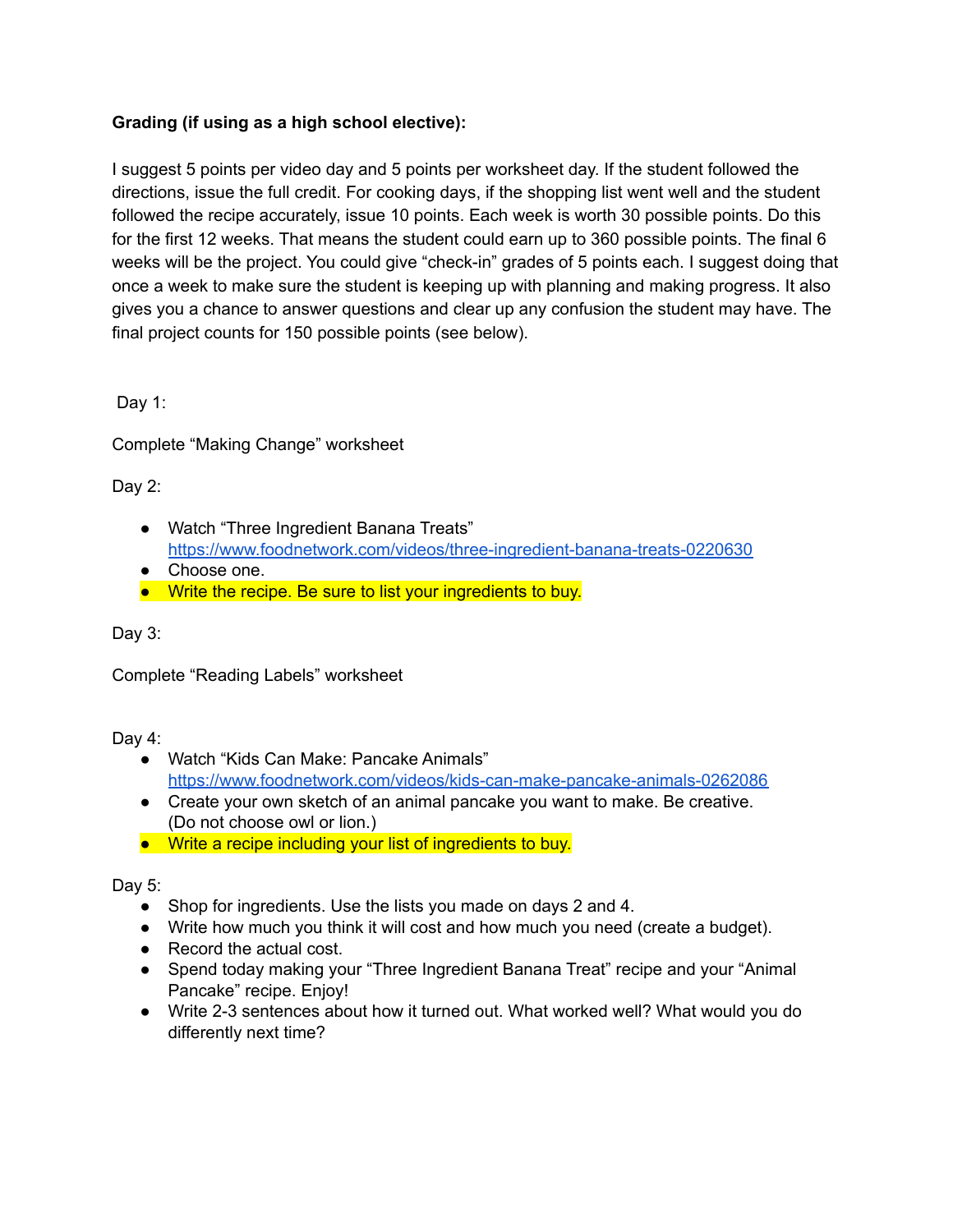Day 6: Complete "Pounds and Ounces" worksheet

Day 7:

- Watch "Zucchini and Corn Pirate Boats" <https://www.foodnetwork.com/videos/zucchini-and-corn-pirate-boats-0165388>
- Write the recipe. Be sure to list your ingredients to buy.

Day 8:

Complete "Recipe Conversion" worksheet

Day 9:

<https://www.foodnetwork.com/videos/guys-kitchen-dos-and-donts-0162161>

What did you learn from this video? What did you already know? Which "don't" is most important? Why? Write a paragraph (at least 5 sentences) using these questions.

Day 10:

- Shop for ingredients. Use the lists you made on day 7.
- Write how much you think it will cost and how much you need (create a budget).
- Record the actual cost.
- Spend today making your "Zucchini Pirate Boat" recipe. Enjoy!
- Write 2-3 sentences about how it turned out. What worked well? What would you do differently next time?

Day 11: Complete "Weight and Volume Charts" worksheet.

Day 12: Watch "Breakfast Pizzas" <https://www.foodnetwork.com/videos/breakfast-pizza-0110038>

Either- write the recipe including ingredients to make this version OR create your own version. Write that recipe and make a list of ingredients you will need.

Day 13: Complete "Weight and Volume Conversion" worksheet.

Day 14:

Watch "Banana Dog"

<https://www.foodnetwork.com/videos/banana-dog-0110039>

Either- write the recipe including ingredients to make this version OR create your own version of a recipe that LOOKS like something different. Write that recipe and make a list of ingredients you will need.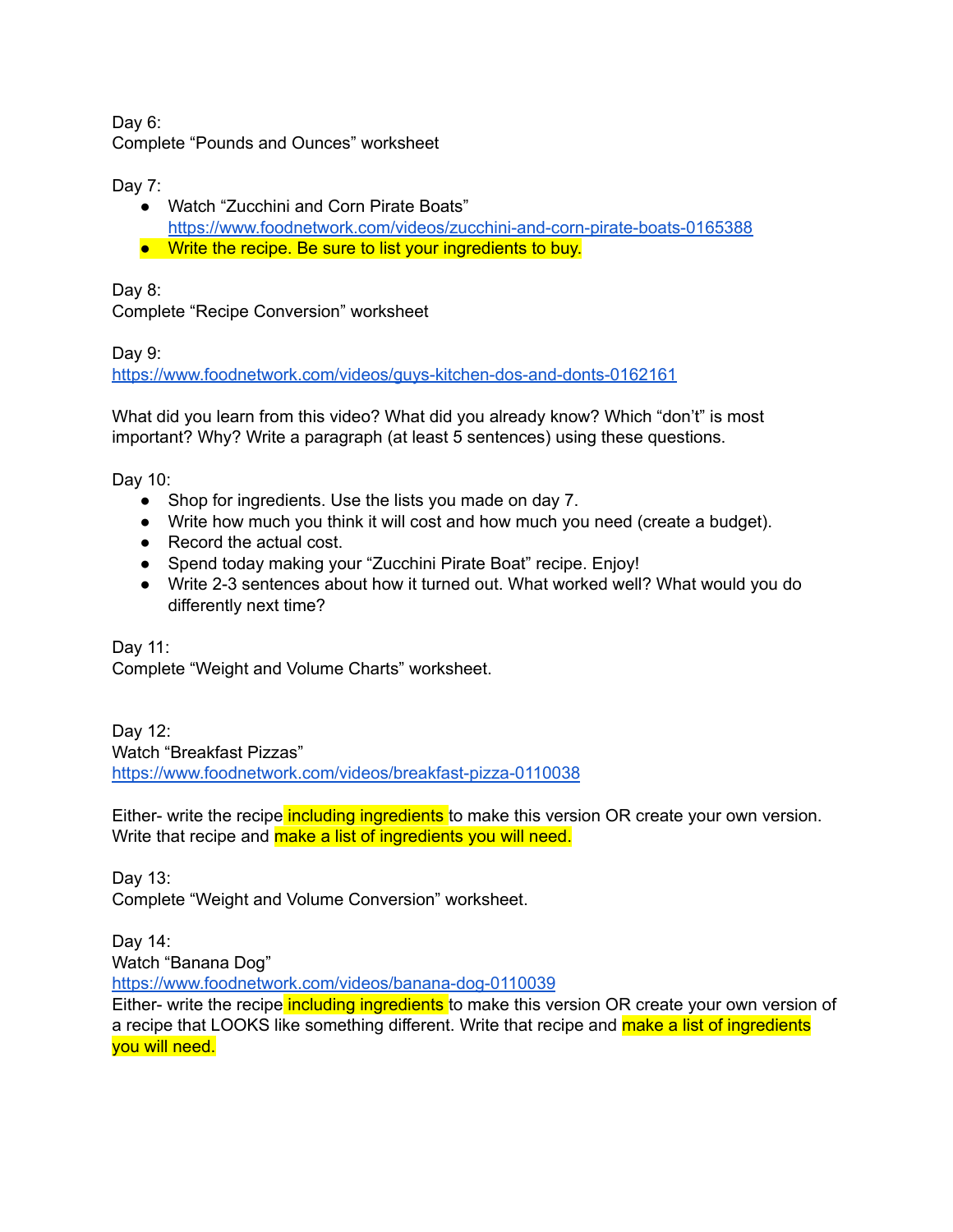Day 15:

- Shop for ingredients. Use the lists you made on days 12 and 14.
- Write how much you think it will cost and how much you need (create a budget).
- Record the actual cost.
- Spend today making your "Breakfast Pizza" and "Banana Dog" recipes. Enjoy!
- Write 2-3 sentences about how it turned out. What worked well? What would you do differently next time?

Day 16:

Worksheet "Weight Versus Volume"

Day 17:

- Watch "Tortellini Totem Poles"
- <https://www.foodnetwork.com/videos/tortellini-totem-poles-0110040>
- Either- write the recipe including ingredients to make this version OR create your own version. Write that recipe and make a list of ingredients you will need.

Day 18 Worksheet "Volume Measures"

Day 19:

● Watch "Ravioli Upgrade"

<https://www.foodnetwork.com/videos/ravioli-upgrade-0110041>

• Either- write the recipe including ingredients to make this version OR create your own version. Write that recipe and make a list of ingredients you will need.

Day 20

- Shop for ingredients. Use the lists you made on days 17 and 19.
- Write how much you think it will cost and how much you need (create a budget).
- Record the actual cost.
- Spend today making your "Tortellini Totem Poles" and "Ravioli Upgrade" recipes. Enjoy!
- Write 2-3 sentences about how it turned out. What worked well? What would you do differently next time?

Day 21

Worksheet "Scale Operation"

# Day 22

● Watch ONE of the **fruit pop recipes** <https://www.foodnetwork.com/videos/layered-watermelon-ice-pops-0271046>

OR

<https://www.foodnetwork.com/videos/frozen-ice-pops-0110042>

• Either- write the recipe including ingredients to make this version OR create your own version. Write that recipe and make a list of ingredients you will need.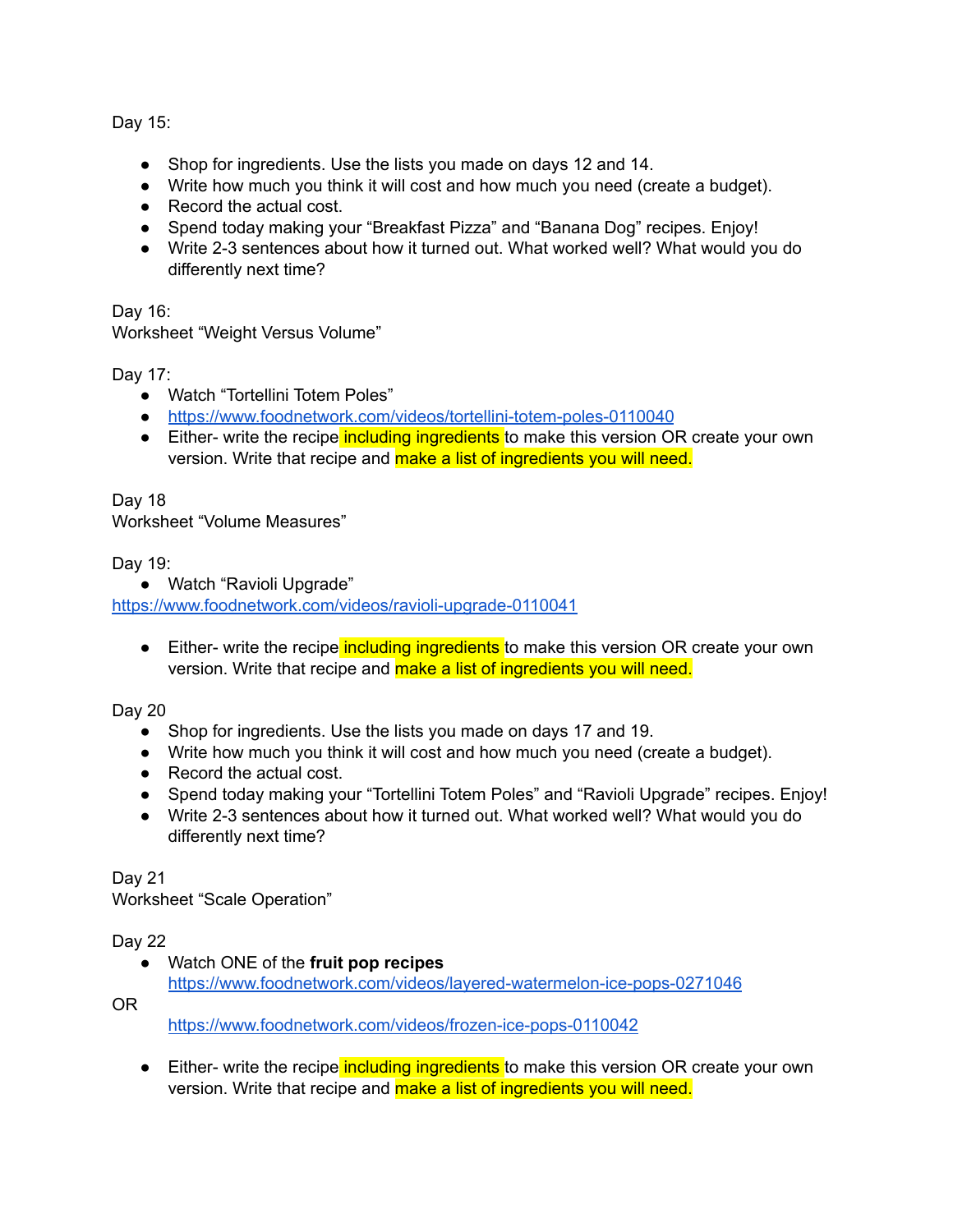Day 23 Worksheet "Cooking With Fractions"

# Day 24

- Watch "Mini Shepherd's Pie" <https://www.foodnetwork.com/videos/mini-shepherds-pies-0128008>
- Either- write the recipe including ingredients to make this version OR create your own version. Write that recipe and make a list of ingredients you will need.

Day 25

- Shop for ingredients. Use the lists you made on days 22 and 24.
- Write how much you think it will cost and how much you need (create a budget).
- Record the actual cost.
- Spend today making your "Fruit Pops" and "Mini Shepherd's Pie" recipes. Enjoy!
- Write 2-3 sentences about how it turned out. What worked well? What would you do differently next time?

Day 26:

Worksheet "Calculating Convection Temperature"

Day 27:

- Watch "Spinach Bacon Grilled Cheese" <https://www.foodnetwork.com/videos/spinach-bacon-grilled-cheese-0150169>
- Either- write the recipe including ingredients to make this version OR create your own version. Write that recipe and make a list of ingredients you will need.

Day 28:

Worksheet "Calculating Convection Time"

Day 29:

- Watch "Mexican City Tacos" <https://www.foodnetwork.com/videos/mexico-city-style-tacos-0158441>
- Either- write the recipe including ingredients to make this version OR create your own version. Write that recipe and make a list of ingredients you will need.

Day 30:

- Shop for ingredients. Use the lists you made on days 27 and 29.
- Write how much you think it will cost and how much you need (create a budget).
- Record the actual cost.
- Spend today making your "Spinach Bacon Grilled Cheese" and "Mexican City Tacos" recipes. Enjoy!
- Write 2-3 sentences about how it turned out. What worked well? What would you do differently next time?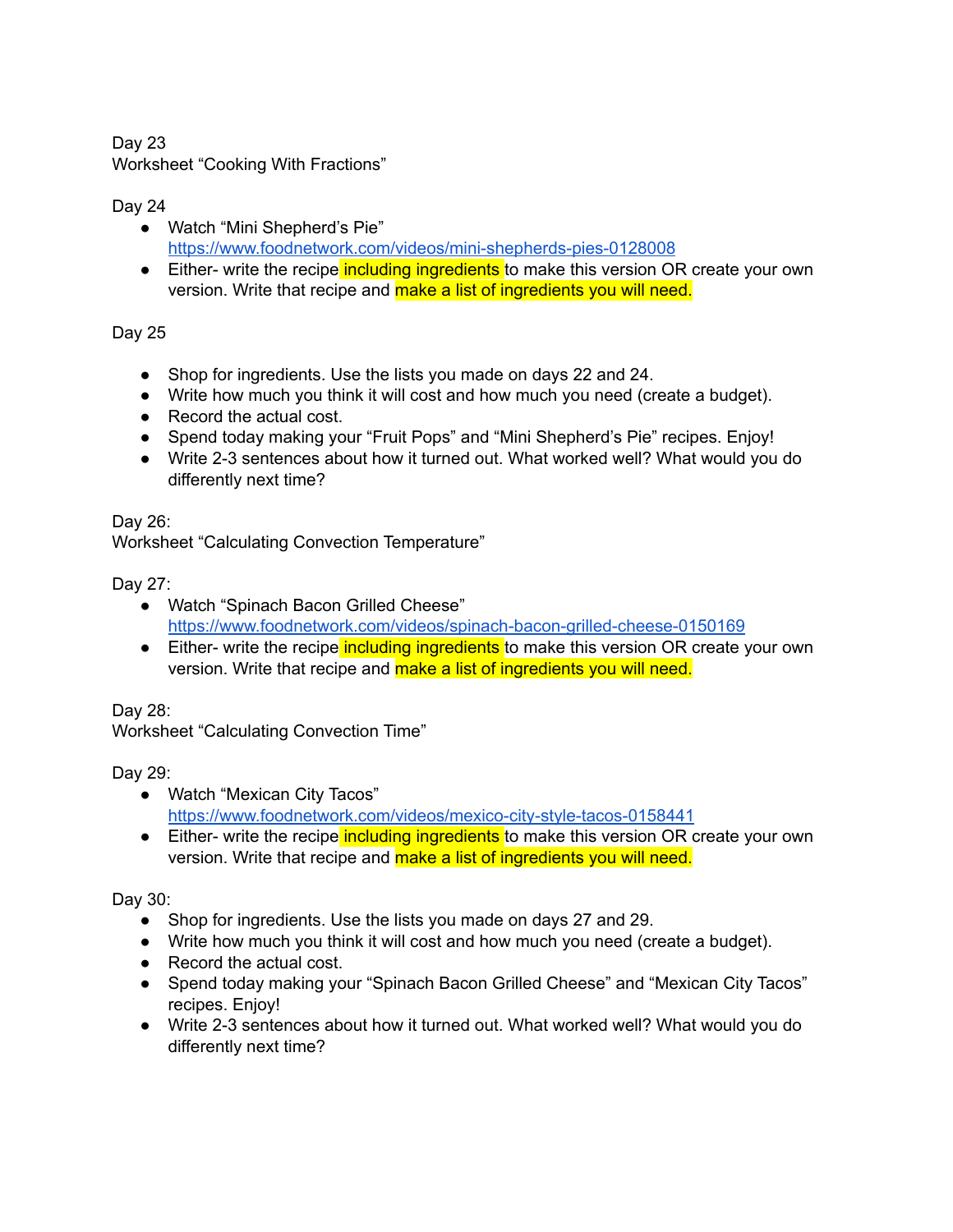Day 31:

- Watch "Taco Soup" <https://thefoodxp.com/paula-deen-taco-soup-recipe/>
- Either write the recipe including ingredients to make this version OR create your own version. Write that recipe and make a list of ingredients you will need.

Day 32: Complete "Costing Form" worksheet Day 33:

● Watch "Chicken Tortilla Soup"

<https://www.foodnetwork.com/recipes/chicken-tortilla-soup-recipe-1939403>

• Either- write the recipe including ingredients to make this version OR create your own version. Write that recipe and make a list of ingredients you will need.

Day 34: Complete "Using Scoops and Ladles" worksheet

Day 35: Shop for ingredients. Use the lists you made on days 31 and 33.

- Write how much you think it will cost and how much you need (create a budget).
- Record the actual cost.
- Spend today making your "Taco Soup " and "Chicken Tortilla Soup" recipes. Enjoy!
- Write 2-3 sentences about how it turned out. What worked well? What would you do differently next time?

Day 36 :

- Watch "Spaghetti Squash and Meatballs" <https://www.marthastewart.com/355561/spaghetti-squash-turkey-meatballs>
- Either write the recipe including ingredients to make this version OR create your own version. Write that recipe and make a list of ingredients you will need.

Day 37 Complete "Math Scoops" worksheet Day 38

- Watch "Spaghetti Squash 4 Ways
- " <https://www.youtube.com/watch?v=CXuNaKShob0>
- Either write ONE OF THE recipe including ingredients to make this version OR create your own version. Write that recipe and make a list of ingredients you will need.

Day 39 Complete "Costing an Invoice—Weight/Unit Prices" worksheet

- Day 40 Shop for ingredients. Use the lists you made on days 36 and 38.
	- Write how much you think it will cost and how much you need (create a budget).
	- Record the actual cost.
	- Spend today making your "Spaghetti Squash and Meatballs" recipe and your other spaghetti squash recipe. Enjoy!
	- Write 2-3 sentences about how it turned out. What worked well? What would you do differently next time?

Day 41 Complete "Costing a Quick-Service Meal" worksheet

Day 42 Use the "Costing a Quick-Service Meal" worksheet to write the recipes for grilled chicken sandwich and fresh fruit medley. Make a list of the ingredients you will need.

Day 43 Complete "Costing a Casual Dining Meal" worksheet.

Day 44 Use the "Costing a Casual Dining Meal" worksheet to write the recipe for mixed baby greens with low-fat dressing, citrus red snapper, wild rice blend, grilled vegetable kabob, and poached pear with fresh berries. Make a list of ingredients needed.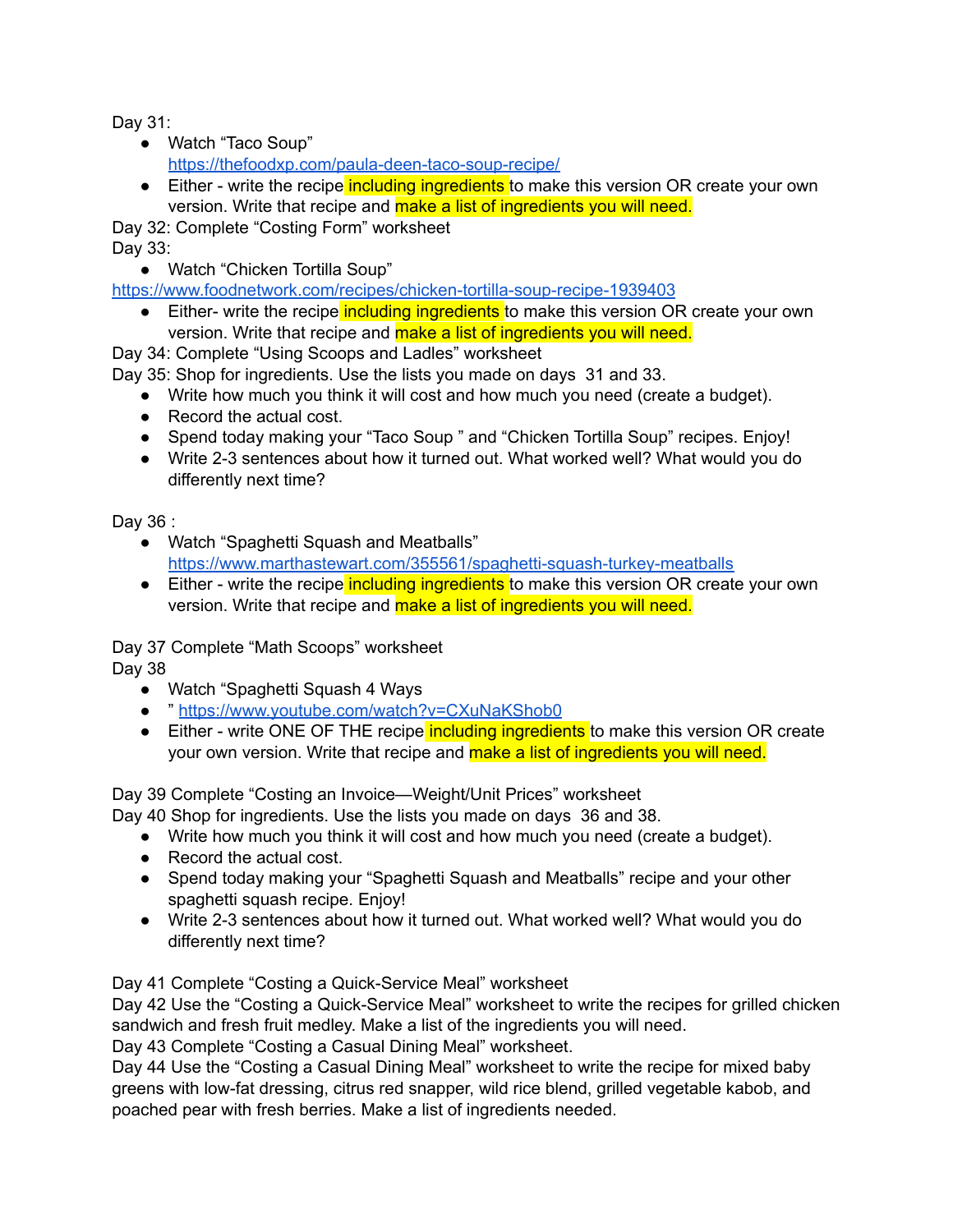Day 45 Shop for ingredients. Use the list you made on days 42 OR 44.

- Write how much you think it will cost and how much you need (create a budget).
- Record the actual cost.
- Spend today making either your QUICK SERVICE MEAL OR your CASUAL DINING MEAL.
- Write 2-3 sentences about how it turned out. What worked well? What would you do differently next time?

Day 46 Find a recipe for lemon bars OR custard-filled cream puffs. Write up the recipe and list the ingredients needed.

Day 47 Complete the "Costing a Cold Platter Buffet" worksheet

Day 48 Find a recipe for assorted tuna noodle casserole. Write up the recipe and list the ingredients needed.

Day 49 Complete the "Costing Tuna Noodle Casserole" worksheet Day 50

Shop for ingredients. Use the lists you made on days 46 and 48.

- Write how much you think it will cost and how much you need (create a budget).
- Record the actual cost.
- Spend today making your chosen recipes (see days 46 and 48). Enjoy!
- Write 2-3 sentences about how it turned out. What worked well? What would you do differently next time?

Day 51

Watch Wolfgang Puck's "Apple Slaw"

<https://www.foodnetwork.com/recipes/apple-coleslaw-recipe-1942515>

Write the recipe and a list of ingredients needed for this apple slaw recipe.

Day 52 Complete the "Costing Slaw" worksheet

Day 53

Watch the AllRecipes video on "Peanut Butter Cookies"

<https://www.allrecipes.com/recipe/11352/three-ingredient-peanut-butter-cookies/>

Write the recipe and a list of ingredients needed for this peanut butter cookie recipe.

Day 54 Complete the "Costing Peanut Butter Cookies" worksheet

Day 55 Shop for your ingredients.

Use the list you made on days 51 and 53.

- Write how much you think it will cost and how much you need (create a budget).
- Record the actual cost.
- Spend today making either your apple slaw and peanut butter cookies.
- Write 2-3 sentences about how it turned out. What worked well? What would you do differently next time?

Day 56 Watch the video on how to make brownies. Write the recipe and a list of ingredients needed for the recipe. <https://www.allrecipes.com/recipe/9599/quick-and-easy-brownies/> Day 57 Complete "Costing Brownies" worksheet

Day 58 Watch the video on how to make sour cream coffee cake. Write the recipe and a list of ingredients needed for the recipe.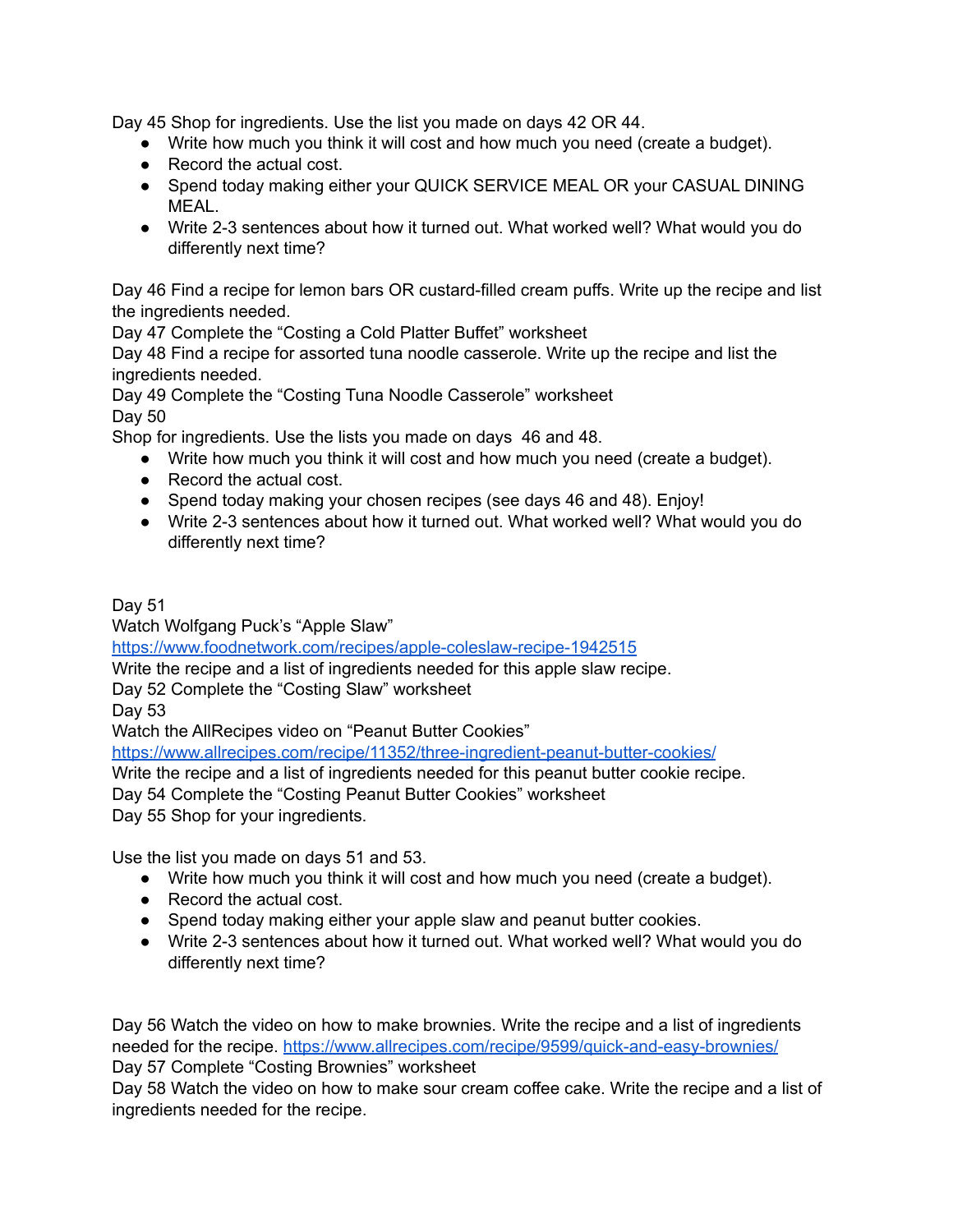## <https://bakeatmidnite.com/sour-cream-coffee-cake/>

Day 59 Complete "Costing Sour Cream Coffee Cake" worksheet Day 60 Shop for the ingredients from the lists you made on days 56 and 58. Spend today making brownies and sour cream coffee cake.

Days 61-90 - FINAL PROJECT

## Food Truck Challenge

Synopsis: The gourmet food truck craze has hit many cities in North America. Food trucks have become so popular that there is even shows called EAT ST. and The Great Food Truck Race. Some cities even have street food parks where gourmet food carts can congregate and sell their delicious food. Many of these food trucks aren't selling your typical hot dogs and fries, they are coming up with interesting foods for people to eat on the go. These chefs and entrepreneurs are also using the power of social media (i.e. tweeting their location for their followers) to build "buzz" surrounding their food truck. HOWEVER, the foundation of their success is great tasting, inventive food that is handmade using local, seasonal ingredients...and a lot of passion!

## Assignment:

In your group, you are to develop a food truck concept to show Orangeville that this food phenomenon isn't just a trend, but something that adds character, can bring media attention to the city and fill a need for great tasting, interesting and diverse food. The food has to be able to be prepared in a food truck and be able to be eaten with your hands or one utensil (i.e. a spoon or a fork). The concept has to be your own; do not copy something off of the show. You do not need to come up with an entire menu but you do need to come up with a minimum of 5 food items and 3 drinks.

### Required Elements:

1. Menu Items: You will need to come up with 5 dishes and three drinks for your food truck that compliment each other. What you can not do is a standard French fry cart or simple hot dog stand. Be creative and put some creativity and passion in what you want to serve to your customers. You will need recipes for the food items you create as well as a scaled down version of your menu board.

2. Name of your Food Truck: The name of your food truck should be creative and catchy and possibly give customers a hint of what's in store for them if they stop at your establishment.

3. Truck Design: The outside of the truck should be eye-catching and make people want to stop...since they haven't tried your amazing food yet. Once you get them to the window it's up to you to wow them with your food! You must design the inside of the truck as well. You have to think about safety and sanitation (fridges, hand washing sink, compartment sink for washing dishes). You have to design the inside based around the menu items you are serving. You should think about where equipment will be placed, how the flow will work, etc..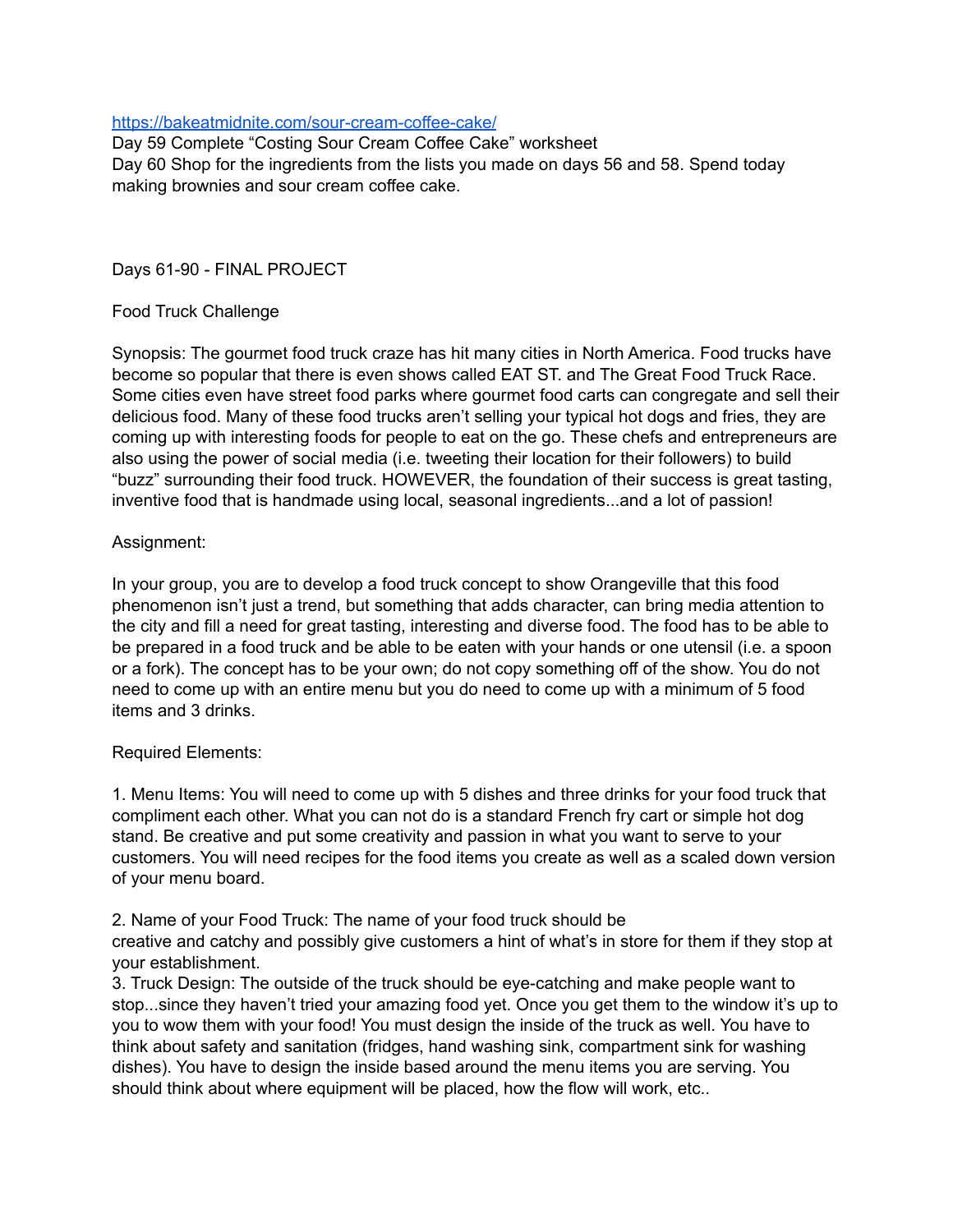4. Food Presentation: Brainstorm about how you will serve the food. You must have the menu decided before you will decide on the container in which you will serve your food items. Type of container, impact on the environment and ease of eating your food from the container is very important. If you can manage to get a sample of the container that you would like to use, that would certainly help your overall presentation.

5. Food Prices: Determine how much to charge: pricing is very important in the food industry... charge too much and people may not buy, charge too little and you won't be in business for very long. Customers need to feel like they are getting value for their money. One of the advantages of gourmet food trucks is that they are an affordable way to be exposed to really good food that is of restaurant quality.

6. Equipment: You will determine what equipment is required to prep, cook, serve and clean your dishes out of your food truck. Rationale: Your rationale should be one page explaining why we need gourmet food trucks in Orangeville. Your reasoning would argue your point and provide reasons to support that argument. Some of these reasons should be based on facts and economics as well as a passionate belief for good food. Use the internet to research articles around this subject.

The following is a list of items that should be included in your project in order to help you be successful. Also included is framework for all necessary requirements to help with the completion of your assignment.

- Title Page (group names, period, date)
- Food Truck Theme
- Food Truck Name
- Food Truck Design & Logo (outside) 3D Model (template included)
- Food Truck Equipment Layout Sketch (inside)
- Food Truck Equipment List (to prep, cook, serve and clean)
- Menu Items with Cost Sheet

### **Rationale (why NAMEOFYOURTOWN should have food trucks)**

**Your rationale should be one page explaining why we need gourmet food trucks in (YOURTOWN). Your reasoning would argue your point and provide reasons to support that argument. Some of these reasons should be based on facts and economics as well as a passionate belief for good food. Use the internet to research articles around this subject.**

The following is a list of items that should be included in your project in order to help you be successful. Also included is framework for all necessary requirements to help with the completion of your assignment.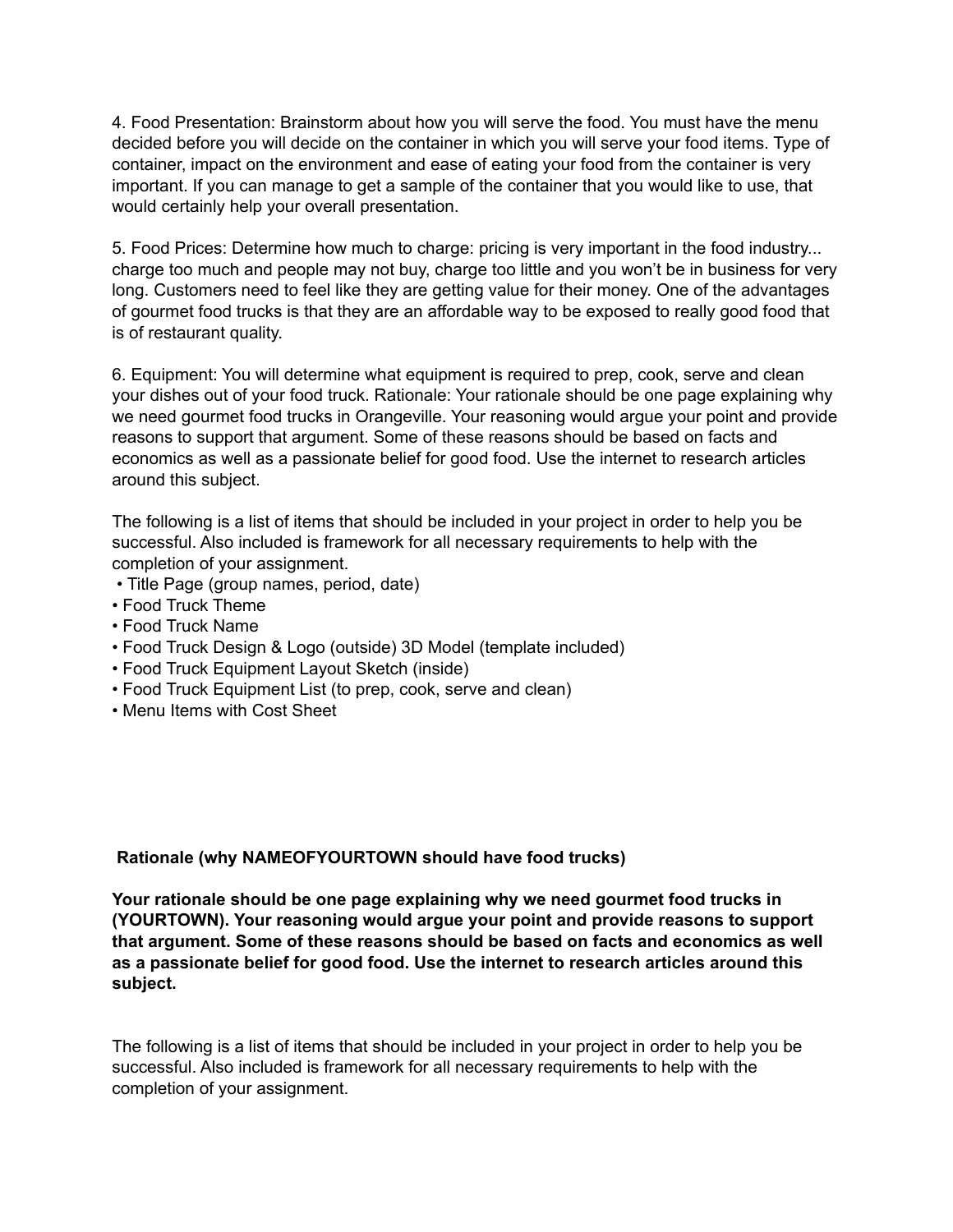- Title Page (group names, period, date)
- Food Truck Theme
- Food Truck Name
- Food Truck Design & Logo (outside) 3D Model (template included)
- Food Truck Equipment Layout Sketch (inside)
- Food Truck Equipment List (to prep, cook, serve and clean)
- Menu Items with Cost Sheet
- Rationale (why YOURTOWN should have food trucks)

Put together a full menu (minimum 5 food items and 3 types of drinks for your menu) Some of your items can be appetizers. Be creative with your menu design as it would look on the Food Truck. Here is a sample menu [template](https://www.postermywall.com/index.php/posterbuilder/copy/a451ea86da691f4b843482f42e185e96) that you can use if you wish.

Menu Item (Drink)

Complete this for Recipe #1, 2, 3

Recipe Name:

Type of Container:

Price of Container:

\$ Ingredients:

Directions: Menu Item (Food Item)

Use this for Recipes # 4, 5, 6, 7, 8

Recipe Name:

Type of Container:

Price of Container:

\$ Ingredients:

Directions: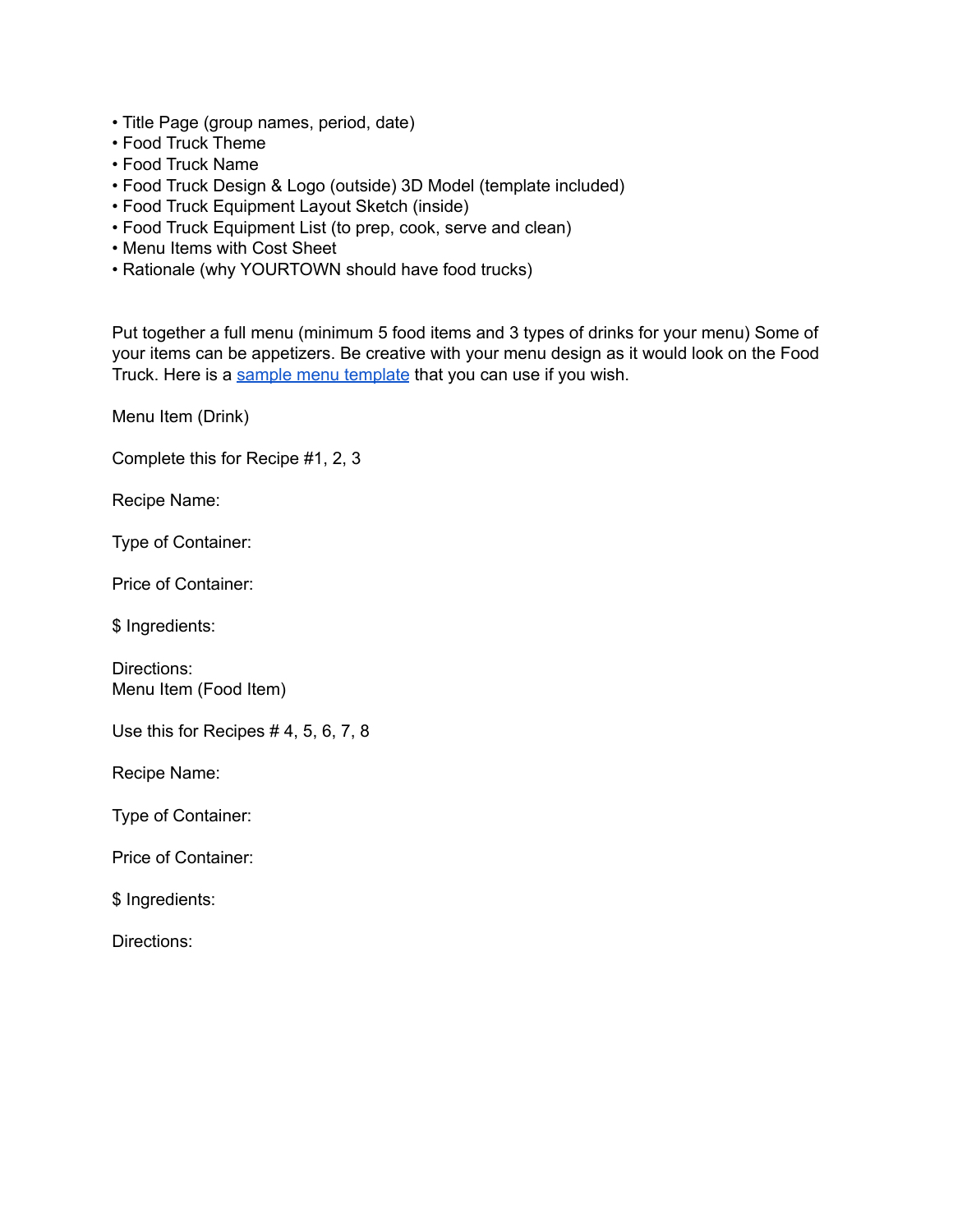| Food or Drink Name | Ingredients Needed<br>for Menu Item | Cost of Items (total) | Cost to make ONE<br>serving |
|--------------------|-------------------------------------|-----------------------|-----------------------------|
| Drink 1:           |                                     |                       |                             |
| Drink 2:           |                                     |                       |                             |
| Drink 3:           |                                     |                       |                             |
| Food 1:            |                                     |                       |                             |
| Food 2:            |                                     |                       |                             |
| Food 3:            |                                     |                       |                             |
| Food 4             |                                     |                       |                             |
| Food 5:            |                                     |                       |                             |
|                    |                                     | <b>Total Cost:</b>    |                             |

Costing Sheet for Recipe for Food Lab (please provide your rough calculations for unit costing)

Shopping list for food lab: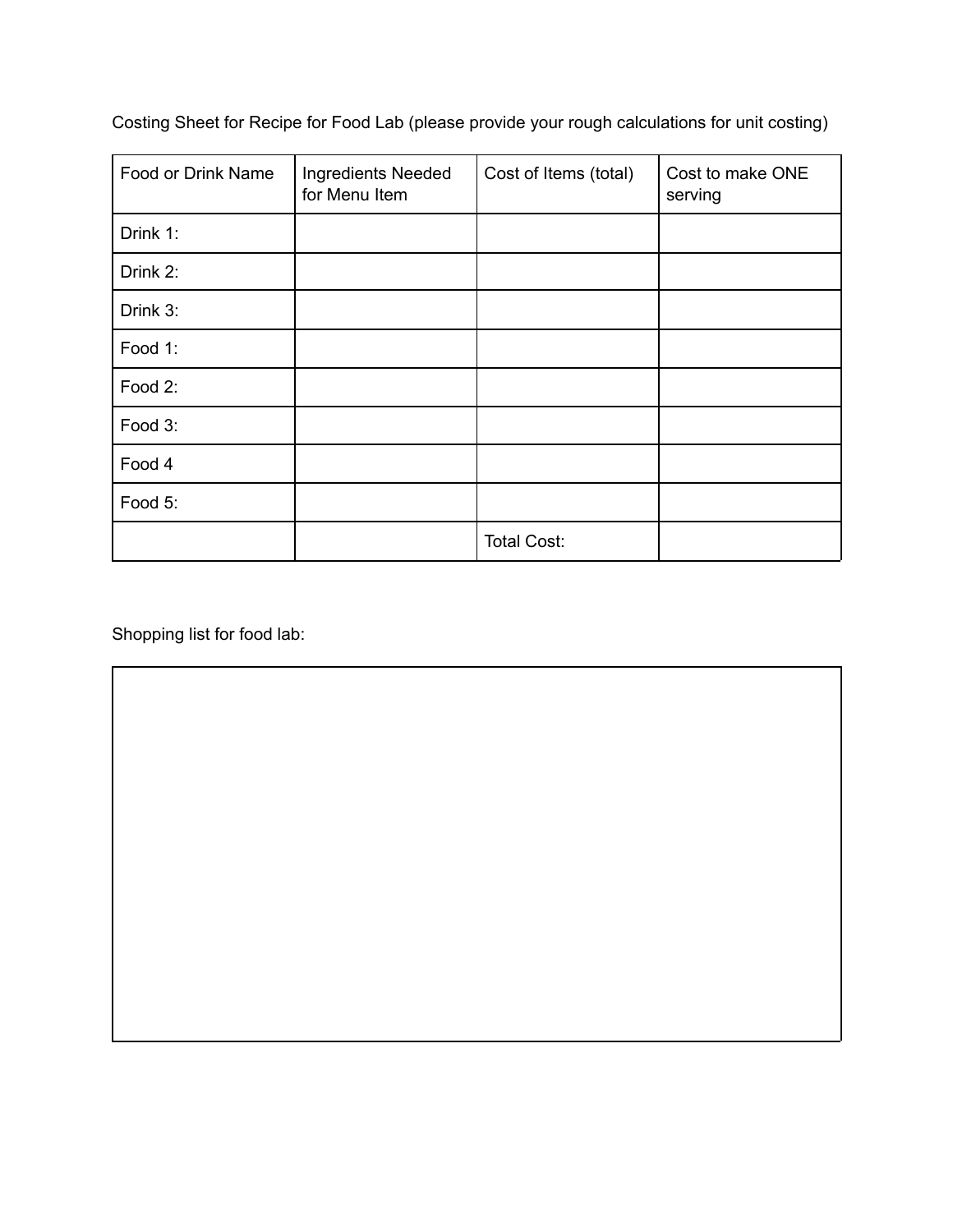Diagram of Equipment Layout: Include all doors, windows, and equipment required to prep, serve and cook your menu items, as well as clean up.

**[History](http://www.history.com/shows/modern-marvels/videos/history-of-food-trucks) of Food Trucks Video** 

Food Truck [Revolution](https://www.youtube.com/watch?v=fjDsMg9C9es)

Food [Truck](https://www.youtube.com/watch?v=gSud2upVkBo) Wars

[Infographic](https://dailyinfographic.com/food-trucks-infographic) on Food Trucks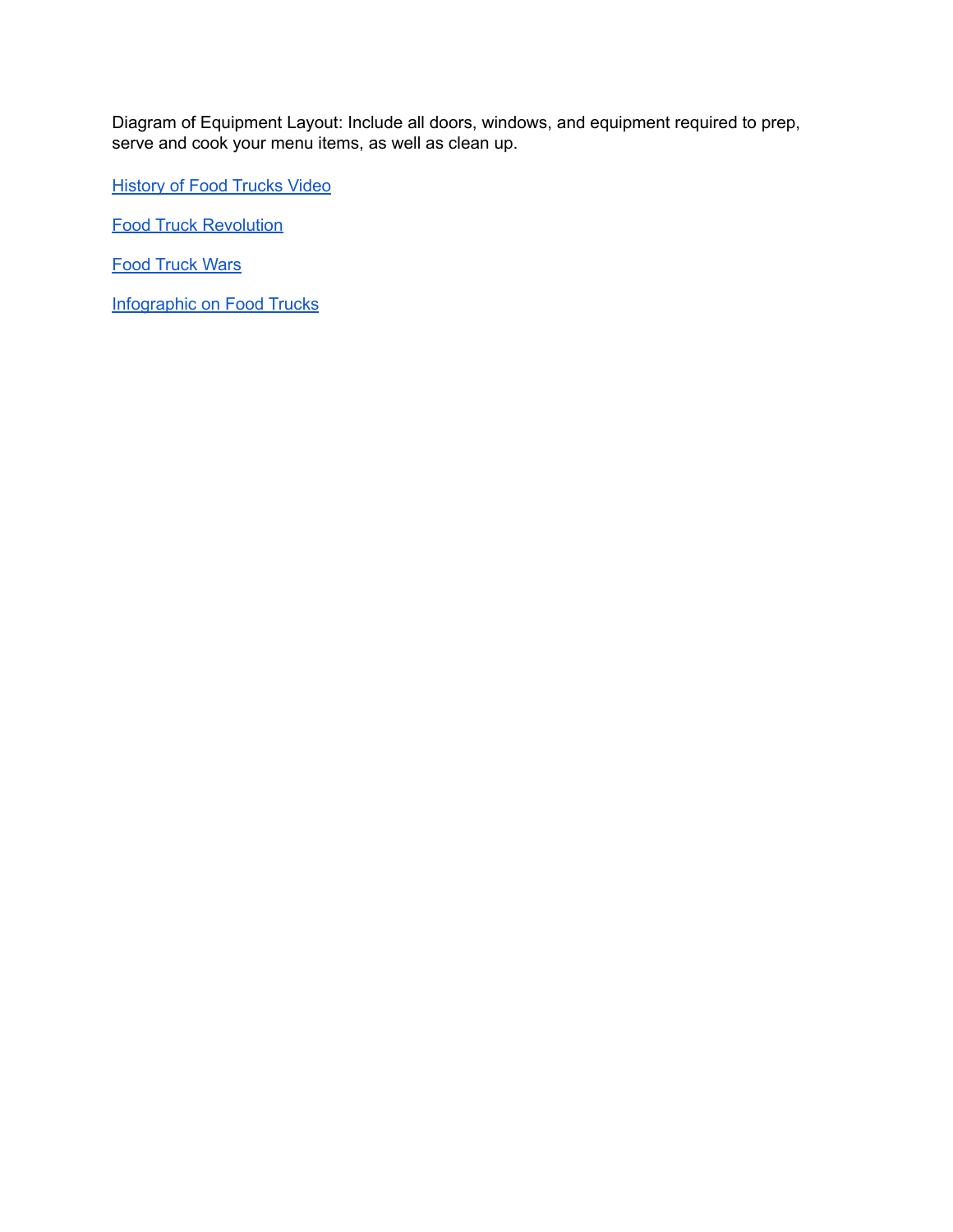

Write a letter to a bank loan officer requesting a loan to purchase a new food truck business. The letter should state a summary of a business plan.

RAFT writing strategy

- Role: entrepreneur
- Audience: bank loan officer
- Format: letter
- Topic: loan for a food truck business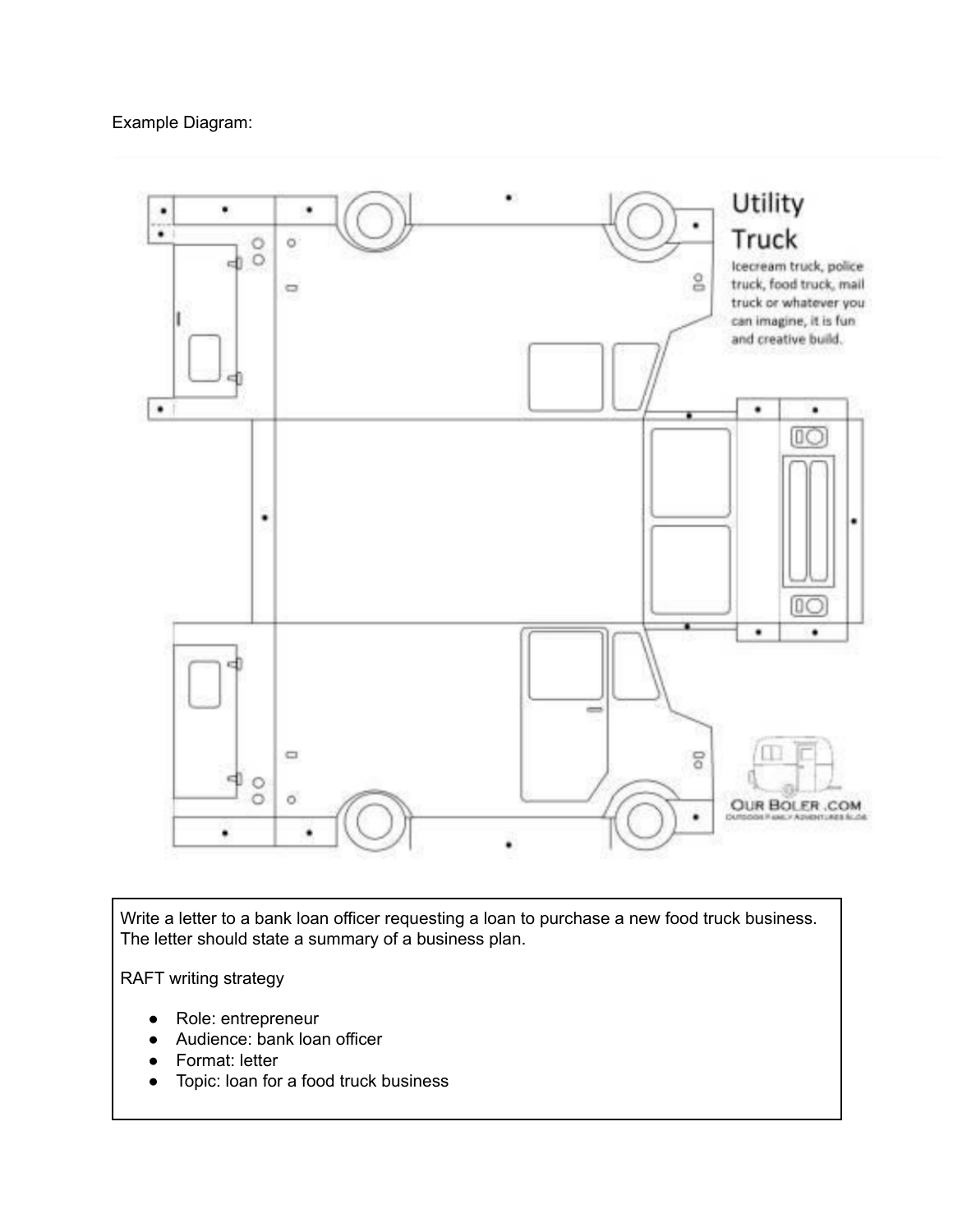# Equipment list:

# **[Template](https://www.postermywall.com/index.php/art/template/5359f8283f22bfc91ccee8c05b84b7fc/food-truck-menu-template-design#.XHAKGOhKg2w) for Menu**

## **Rationale:**

Your rationale should be one TYPED page explaining why we need gourmet food trucks in (YOURTOWN). Your reasoning would argue your point and provide reasons to support that argument. Some of these reasons should be based on facts, economics as well as a passionate belief in good food. Use the internet to research articles around this subject.